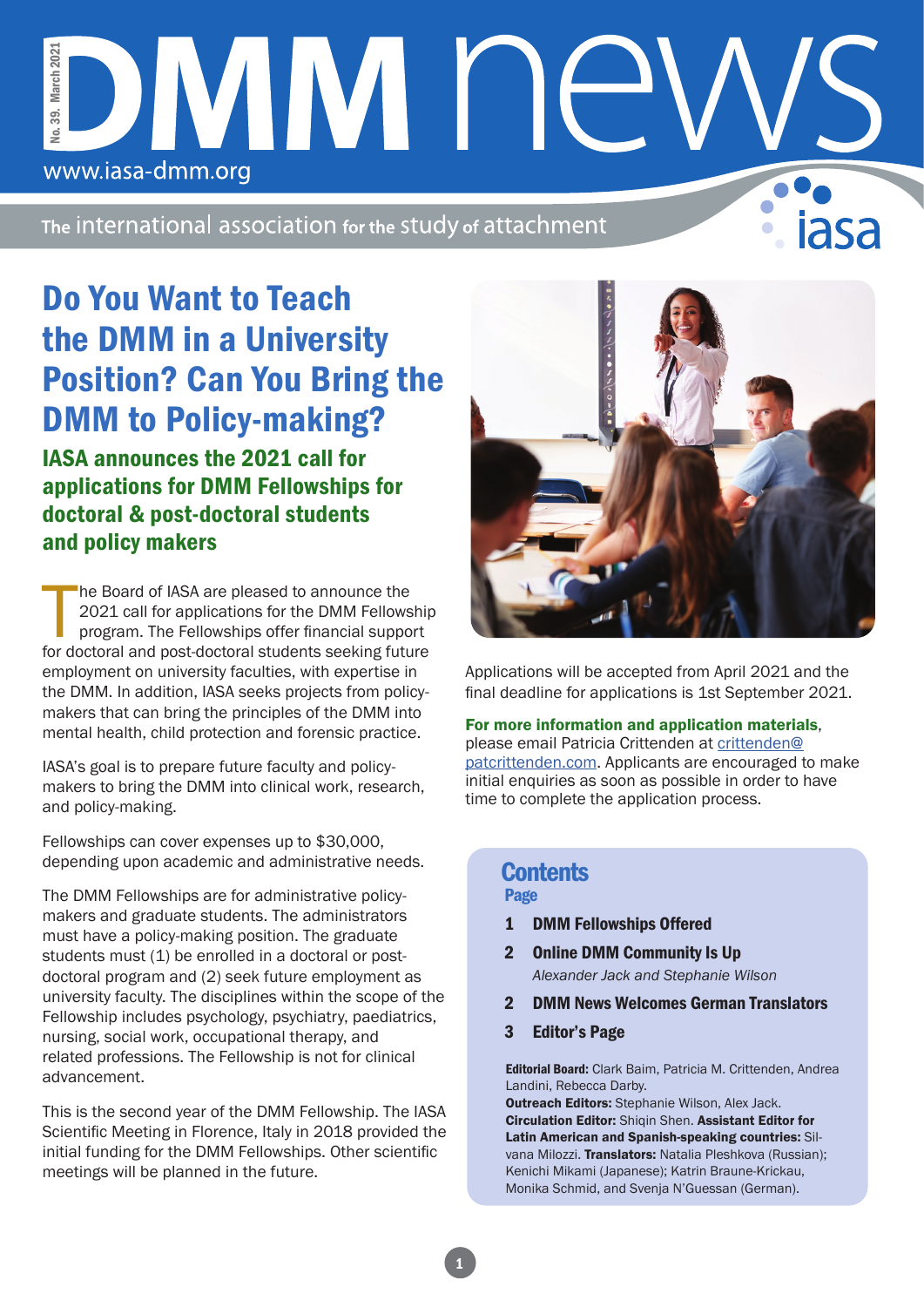## The Online DMM Community Is Up and Running; Come Join the Conversation!



Alexander Jack



Stephanie Wilson

The DMM Community opened its doors on 25 January 2021 and we are now a thriving network of more than 250 members. Thank you to everybody who has joined and contributed so far.

Since opening, we have hosted a number of live events. First, we held The DMM Community Welcome Party, where we connected with our members, shared our vision for the community, and were introduced to the diverse range of expertise and interests within the community. Following that, we hosted two stimulating interviews. First, Pat Crittenden spoke to Stephanie Wilson about the origins and evolution of the DMM and gave the model context within her life experience. She also discussed her hopes for the future of the DMM in terms of research and clinical practice. The following week, Andrea Landini spoke with Rebecca Carr-Hopkins about his own journey, and the use of DMM in therapy. Both interviews offered a unique insight into the lives and minds of the creative forces behind the

DMM. The interviews were uploaded to YouTube and are now available to the world.

There is more to come! We have organised a rich, diverse and informative calendar of events exploring the application of the DMM across the lifespan. By the time this edition has been printed, Bronwen Elliott will have spoken about infancy and the Infant CARE-Index (ICI), and Bente Nilsen will be due to speak with Ben Grey on toddlerhood, the preschool years, and the Preschool Assessment of Attachment (PAA). Further sessions will be announced soon.

If you haven't already, come and join the DMM Community by clicking here!

#### Please note, The DMM Community co-exists with our:

YouTube page: (2039) DMM Community - YouTube

Twitter page: @DMM Community: https://twitter.com/ DMM\_community

## Welcome to our New Team of German Translators!

The DMM News editorial team is delighted to announce that we will once again have a team translating issues of DMM News into German. Katrin Braune-Krickau will head up the team. Svenja N'Guessan will translate this and future editions, and Monika Schmid will be busy translating previous editions of DMM News that currently have no German translation. This is a big task, because there have been no German translations of DMM News since 2011. This is an important development for DMM News. We are grateful for our new team of energetic volunteer translators, helping to spread knowledge and understanding of the DMM in German-speaking world. Thank you!



*Katrin Braune-Krickau introduces herself:* I look forward to coordinating and supporting the translation of the DMM News into German, together with students from our School of Applied Psychology, Section of Clinical Psychology and Health Psychology at ZHAW (Zurich University of Applied Sciences).

I work as a postdoc researcher for the Section of Clinical Psychology and Health Psychology. Additionally, I am a child and adolescent psychotherapist with a psychoanalytic and family systems background, specialized in working with under five-year olds and their parents. Both my research interests as well as my clinical focus are attachment oriented. Email: brkr@zhaw.ch



*Monika Schmid introduces herself:*  After various stays and travels abroad as well as many years working in Human Resources, I am studying Applied Psychology at Zurich University of Applied Sciences, where I recently completed my bachelor's degree. I have now started my master's degree

in Clinical Psychology, pursuing my goal of furthering my education in Systemic Psychotherapy in order to work as a psychotherapist with adolescents and their families in the future. While raising my two daughters, I became aware of the enormous impact attachment has on children's development. Ever since, this has been a topic of particular interest to me. I am looking forward to learning more about current research on attachment and being part of the team that translates the DMM-News into German. Email: schmimo6@students.zhaw.ch



*Svenja N'Guessan introduces herself:*  I am studying applied psychology at Zurich University of Applied Sciences. My aim after receiving my master's degree in clinical psychology is to start my advanced training in Cognitive Behavioural Therapy. Prior to studying in Zurich, I worked for two years with people with physical and mental disabilities in Germany.

am really looking forward to this opportunity since I am very interested in attachment and adaptation theory. It will be very rewarding to learn more about current events and studies mentioned in the DMM News.

Email: nguessve@students.zhaw.ch